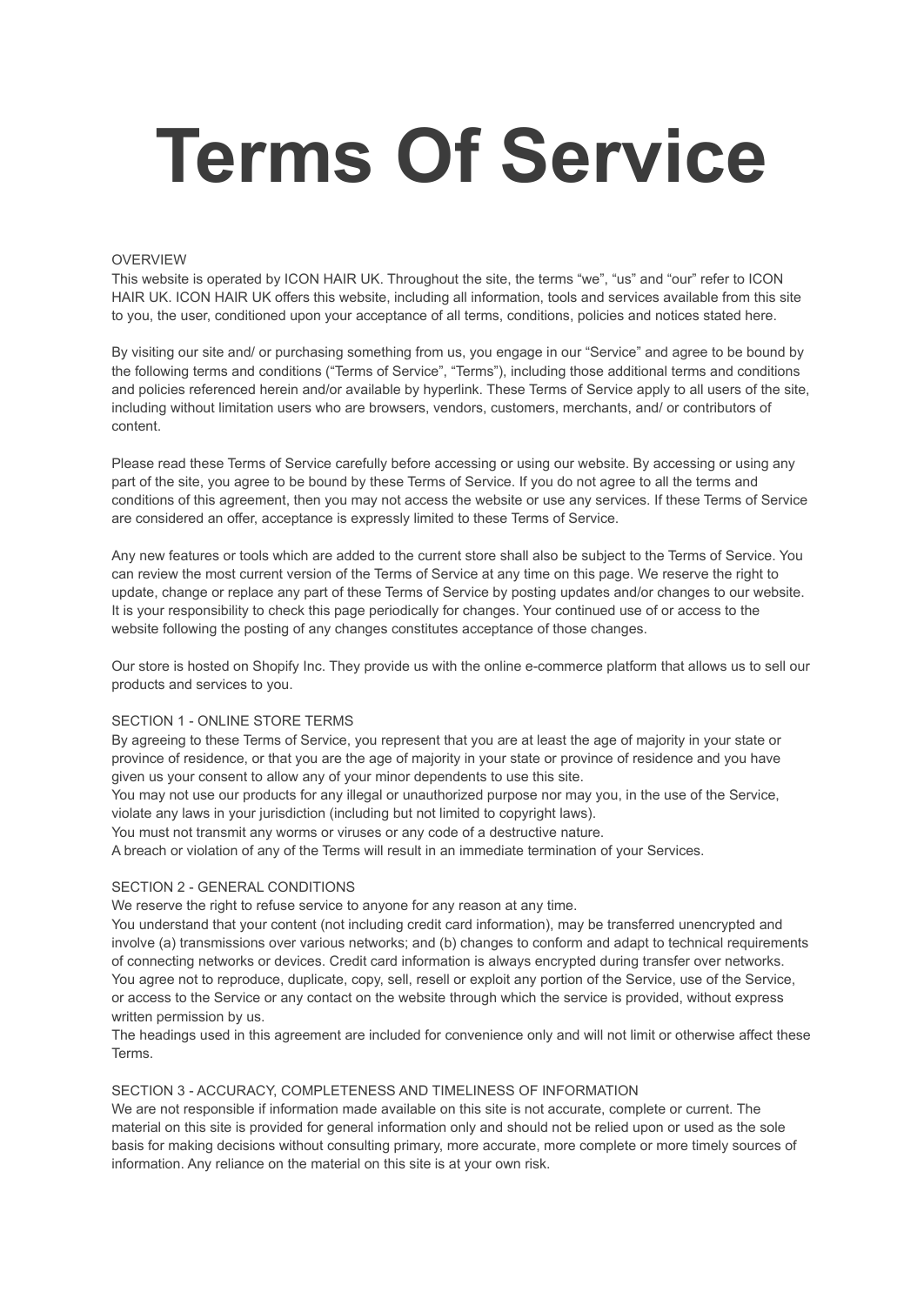This site may contain certain historical information. Historical information, necessarily, is not current and is provided for your reference only. We reserve the right to modify the contents of this site at any time, but we have no obligation to update any information on our site. You agree that it is your responsibility to monitor changes to our site.

# SECTION 4 - MODIFICATIONS TO THE SERVICE AND PRICES

Prices for our products are subject to change without notice.

We reserve the right at any time to modify or discontinue the Service (or any part or content thereof) without notice at any time.

We shall not be liable to you or to any third-party for any modification, price change, suspension or discontinuance of the Service.

# SECTION 5 - PRODUCTS OR SERVICES (if applicable)

Certain products or services may be available exclusively online through the website. These products or services may have limited quantities and are subject to return or exchange only according to our Refund Policy. We have made every effort to display as accurately as possible the colours and images of our products that appear at the store. We cannot guarantee that your computer monitor's display of any colour will be accurate. We reserve the right, but are not obligated, to limit the sales of our products or Services to any person, geographic region or jurisdiction. We may exercise this right on a case-by-case basis. We reserve the right to limit the quantities of any products or services that we offer. All descriptions of products or product pricing are subject to change at anytime without notice, at the sole discretion of us. We reserve the right to discontinue any product at any time. Any offer for any product or service made on this site is void where prohibited. We do not warrant that the quality of any products, services, information, or other material purchased or obtained by you will meet your expectations, or that any errors in the Service will be corrected.

## SECTION 6 - ACCURACY OF BILLING AND ACCOUNT INFORMATION

We reserve the right to refuse any order you place with us. We may, in our sole discretion, limit or cancel quantities purchased per person, per household or per order. These restrictions may include orders placed by or under the same customer account, the same credit card, and/or orders that use the same billing and/or shipping address. In the event that we make a change to or cancel an order, we may attempt to notify you by contacting the e-mail and/or billing address/phone number provided at the time the order was made. We reserve the right to limit or prohibit orders that, in our sole judgment, appear to be placed by dealers, resellers or distributors.

You agree to provide current, complete and accurate purchase and account information for all purchases made at our store. You agree to promptly update your account and other information, including your email address and credit card numbers and expiration dates, so that we can complete your transactions and contact you as needed.

For more detail, please review our Refund Policy.

# SECTION 7 - OPTIONAL TOOLS

We may provide you with access to third-party tools over which we neither monitor nor have any control nor input.

You acknowledge and agree that we provide access to such tools "as is" and "as available" without any warranties, representations or conditions of any kind and without any endorsement. We shall have no liability whatsoever arising from or relating to your use of optional third-party tools.

Any use by you of optional tools offered through the site is entirely at your own risk and discretion and you should ensure that you are familiar with and approve of the terms on which tools are provided by the relevant third-party provider(s).

We may also, in the future, offer new services and/or features through the website (including, the release of new tools and resources). Such new features and/or services shall also be subject to these Terms of Service.

## SECTION 8 - THIRD-PARTY LINKS

Certain content, products and services available via our Service may include materials from third-parties. Third-party links on this site may direct you to third-party websites that are not affiliated with us. We are not responsible for examining or evaluating the content or accuracy and we do not warrant and will not have any liability or responsibility for any third-party materials or websites, or for any other materials, products, or services of third-parties.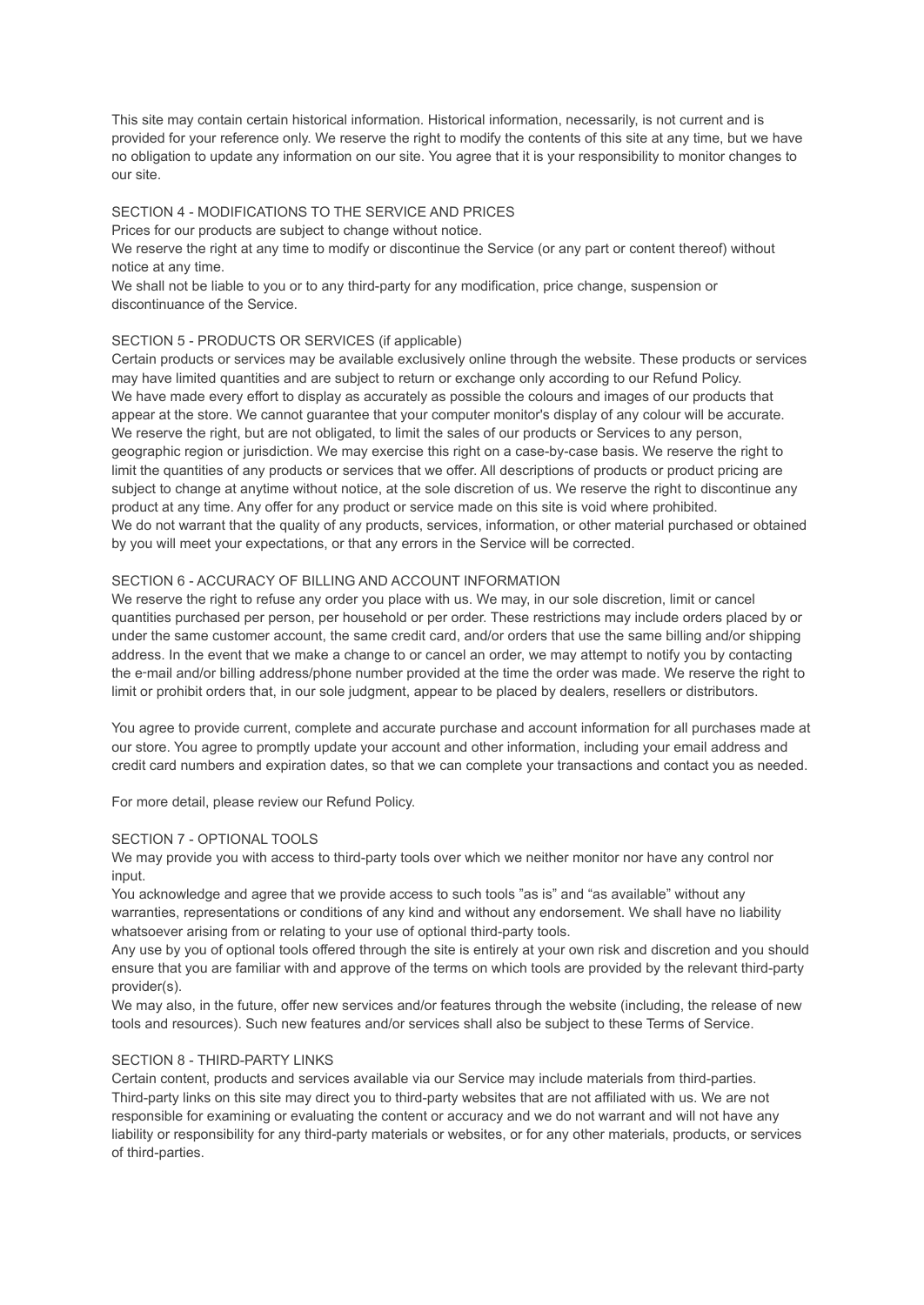We are not liable for any harm or damages related to the purchase or use of goods, services, resources, content, or any other transactions made in connection with any third-party websites. Please review carefully the third-party's policies and practices and make sure you understand them before you engage in any transaction. Complaints, claims, concerns, or questions regarding third-party products should be directed to the third-party.

## SECTION 9 - USER COMMENTS, FEEDBACK AND OTHER SUBMISSIONS

If, at our request, you send certain specific submissions (for example contest entries) or without a request from us you send creative ideas, suggestions, proposals, plans, or other materials, whether online, by email, by postal mail, or otherwise (collectively, 'comments'), you agree that we may, at any time, without restriction, edit, copy, publish, distribute, translate and otherwise use in any medium any comments that you forward to us. We are and shall be under no obligation (1) to maintain any comments in confidence; (2) to pay compensation for any comments; or (3) to respond to any comments.

We may, but have no obligation to, monitor, edit or remove content that we determine in our sole discretion are unlawful, offensive, threatening, libelous, defamatory, pornographic, obscene or otherwise objectionable or violates any party's intellectual property or these Terms of Service.

You agree that your comments will not violate any right of any third-party, including copyright, trademark, privacy, personality or other personal or proprietary right. You further agree that your comments will not contain libelous or otherwise unlawful, abusive or obscene material, or contain any computer virus or other malware that could in any way affect the operation of the Service or any related website. You may not use a false e-mail address, pretend to be someone other than yourself, or otherwise mislead us or third-parties as to the origin of any comments. You are solely responsible for any comments you make and their accuracy. We take no responsibility and assume no liability for any comments posted by you or any third-party.

#### SECTION 10 - PERSONAL INFORMATION

Your submission of personal information through the store is governed by our Privacy Policy. To view our Privacy Policy.

# SECTION 11 - ERRORS, INACCURACIES AND OMISSIONS

Occasionally there may be information on our site or in the Service that contains typographical errors, inaccuracies or omissions that may relate to product descriptions, pricing, promotions, offers, product shipping charges, transit times and availability. We reserve the right to correct any errors, inaccuracies or omissions, and to change or update information or cancel orders if any information in the Service or on any related website is inaccurate at any time without prior notice (including after you have submitted your order). We undertake no obligation to update, amend or clarify information in the Service or on any related website, including without limitation, pricing information, except as required by law. No specified update or refresh date applied in the Service or on any related website, should be taken to indicate that all information in the Service or on any related website has been modified or updated.

#### SECTION 12 - PROHIBITED USES

In addition to other prohibitions as set forth in the Terms of Service, you are prohibited from using the site or its content: (a) for any unlawful purpose; (b) to solicit others to perform or participate in any unlawful acts; (c) to violate any international, federal, provincial or state regulations, rules, laws, or local ordinances; (d) to infringe upon or violate our intellectual property rights or the intellectual property rights of others; (e) to harass, abuse, insult, harm, defame, slander, disparage, intimidate, or discriminate based on gender, sexual orientation, religion, ethnicity, race, age, national origin, or disability; (f) to submit false or misleading information; (g) to upload or transmit viruses or any other type of malicious code that will or may be used in any way that will affect the functionality or operation of the Service or of any related website, other websites, or the Internet; (h) to collect or track the personal information of others; (i) to spam, phish, pharm, pretext, spider, crawl, or scrape; (j) for any obscene or immoral purpose; or (k) to interfere with or circumvent the security features of the Service or any related website, other websites, or the Internet. We reserve the right to terminate your use of the Service or any related website for violating any of the prohibited uses.

# SECTION 13 - DISCLAIMER OF WARRANTIES; LIMITATION OF LIABILITY

We do not guarantee, represent or warrant that your use of our service will be uninterrupted, timely, secure or error-free.

We do not warrant that the results that may be obtained from the use of the service will be accurate or reliable. You agree that from time to time we may remove the service for indefinite periods of time or cancel the service at any time, without notice to you.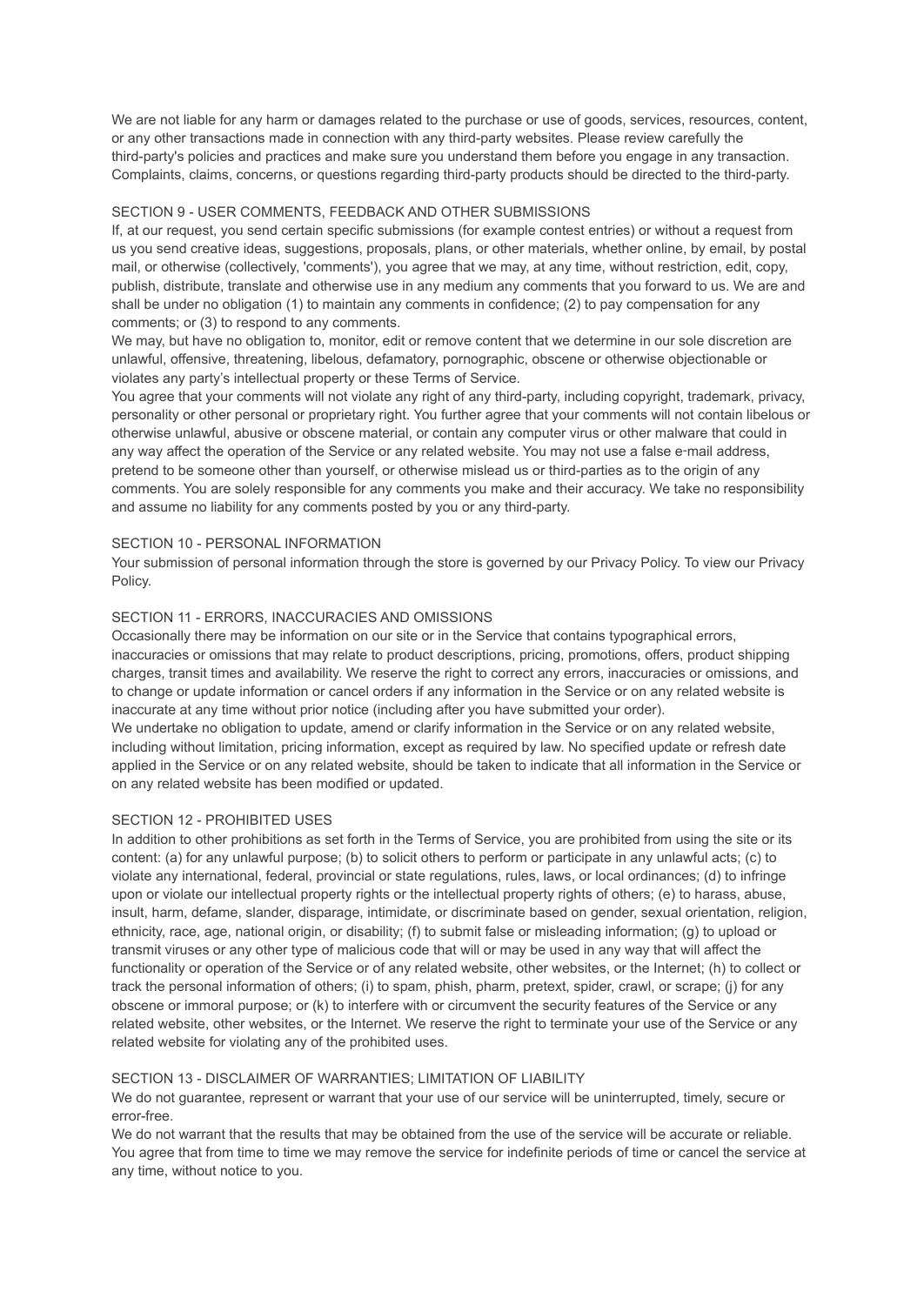You expressly agree that your use of, or inability to use, the service is at your sole risk. The service and all products and services delivered to you through the service are (except as expressly stated by us) provided 'as is' and 'as available' for your use, without any representation, warranties or conditions of any kind, either express or implied, including all implied warranties or conditions of merchantability, merchantable quality, fitness for a particular purpose, durability, title, and non-infringement.

In no case shall ICON HAIR UK, our directors, officers, employees, affiliates, agents, contractors, interns, suppliers, service providers or licensors be liable for any injury, loss, claim, or any direct, indirect, incidental, punitive, special, or consequential damages of any kind, including, without limitation lost profits, lost revenue, lost savings, loss of data, replacement costs, or any similar damages, whether based in contract, tort (including negligence), strict liability or otherwise, arising from your use of any of the service or any products procured using the service, or for any other claim related in any way to your use of the service or any product, including, but not limited to, any errors or omissions in any content, or any loss or damage of any kind incurred as a result of the use of the service or any content (or product) posted, transmitted, or otherwise made available via the service, even if advised of their possibility. Because some states or jurisdictions do not allow the exclusion or the limitation of liability for consequential or incidental damages, in such states or jurisdictions, our liability shall be limited to the maximum extent permitted by law.

# SECTION 14 - INDEMNIFICATION

You agree to indemnify, defend and hold harmless ICON HAIR UK and our parent, subsidiaries, affiliates, partners, officers, directors, agents, contractors, licensors, service providers, subcontractors, suppliers, interns and employees, harmless from any claim or demand, including reasonable attorneys' fees, made by any third-party due to or arising out of your breach of these Terms of Service or the documents they incorporate by reference, or your violation of any law or the rights of a third-party.

## SECTION 15 - SEVERABILITY

In the event that any provision of these Terms of Service is determined to be unlawful, void or unenforceable, such provision shall nonetheless be enforceable to the fullest extent permitted by applicable law, and the unenforceable portion shall be deemed to be severed from these Terms of Service, such determination shall not affect the validity and enforceability of any other remaining provisions.

# SECTION 16 - TERMINATION

The obligations and liabilities of the parties incurred prior to the termination date shall survive the termination of this agreement for all purposes.

These Terms of Service are effective unless and until terminated by either you or us. You may terminate these Terms of Service at any time by notifying us that you no longer wish to use our Services, or when you cease using our site.

If in our sole judgment you fail, or we suspect that you have failed, to comply with any term or provision of these Terms of Service, we also may terminate this agreement at any time without notice and you will remain liable for all amounts due up to and including the date of termination; and/or accordingly may deny you access to our Services (or any part thereof).

## SECTION 17 - ENTIRE AGREEMENT

The failure of us to exercise or enforce any right or provision of these Terms of Service shall not constitute a waiver of such right or provision.

These Terms of Service and any policies or operating rules posted by us on this site or in respect to The Service constitutes the entire agreement and understanding between you and us and govern your use of the Service, superseding any prior or contemporaneous agreements, communications and proposals, whether oral or written, between you and us (including, but not limited to, any prior versions of the Terms of Service).

Any ambiguities in the interpretation of these Terms of Service shall not be construed against the drafting party.

# SECTION 18 - GOVERNING I AW

These Terms of Service and any separate agreements whereby we provide you Services shall be governed by and construed in accordance with the laws of United Kingdom.

# SECTION 19 - CHANGES TO TERMS OF SERVICE

You can review the most current version of the Terms of Service at any time at this page.

We reserve the right, at our sole discretion, to update, change or replace any part of these Terms of Service by posting updates and changes to our website. It is your responsibility to check our website periodically for